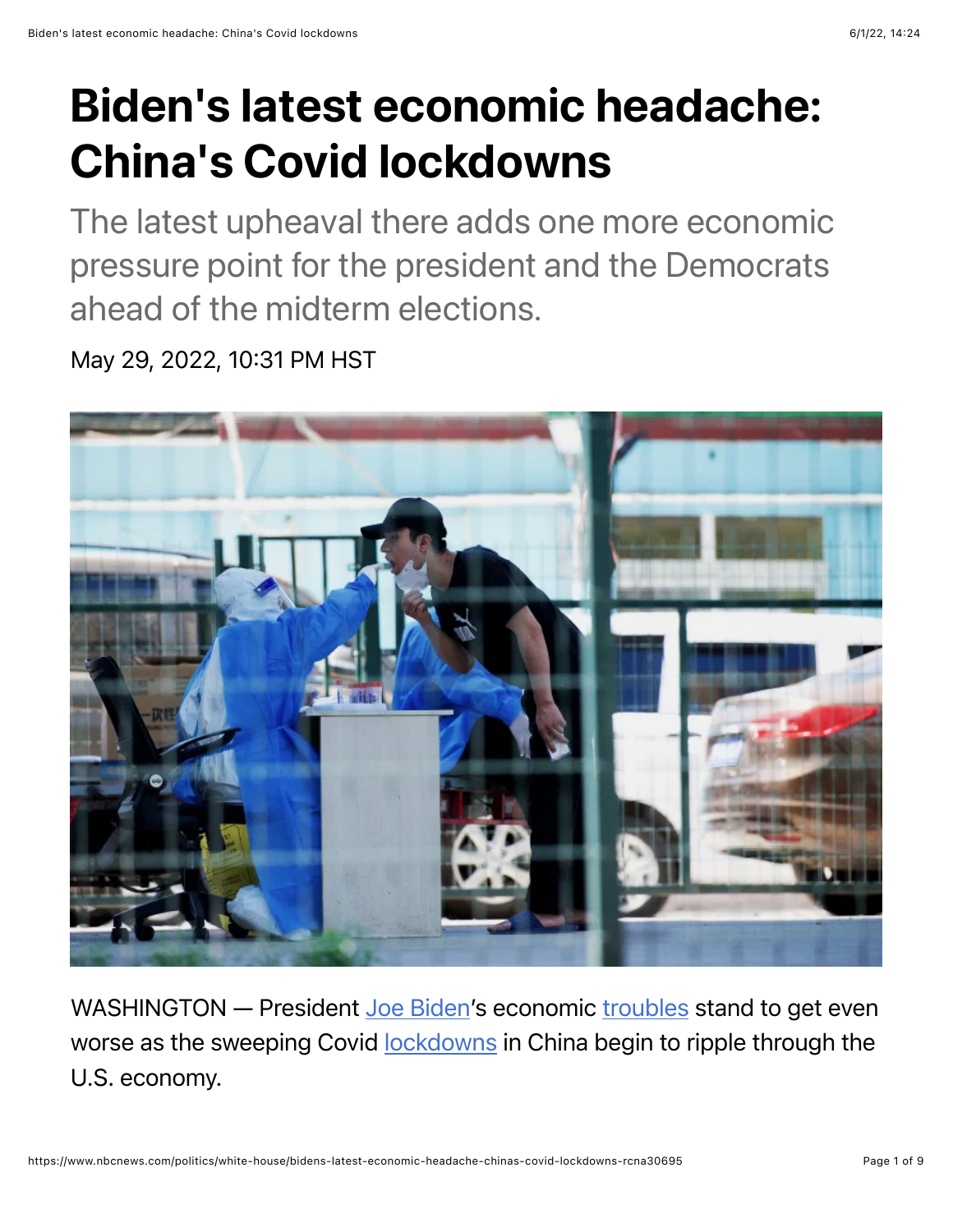Administration officials, foreign policy experts and corporate executives warn of a potential "China time bomb," as a GOP strategist put it, as weeks of [lockdowns in Shanghai](https://www.nbcnews.com/news/world/shanghai-covid-lockdown-end-anger-china-xi-economy-protests-rcna30813) have disrupted the flow of a variety of products, from computer parts to cars.

For Biden and Democrats looking to hold on to control of Congress, the upheaval in China adds one more economic pressure point ahead of the midterm elections, with voters saying the economy and inflation are their top concerns. What's more, officials in Washington fear it's a problem largely out of their control.

"No question it's going to have an impact on supply chains, but it's also just going to have an impact on global commerce," said Rep. Gerry Connolly, D-Va., a senior member of the Foreign Affairs Committee. "It's of great concern."



CEOs and Wall Street analysts have been warning in recent weeks of another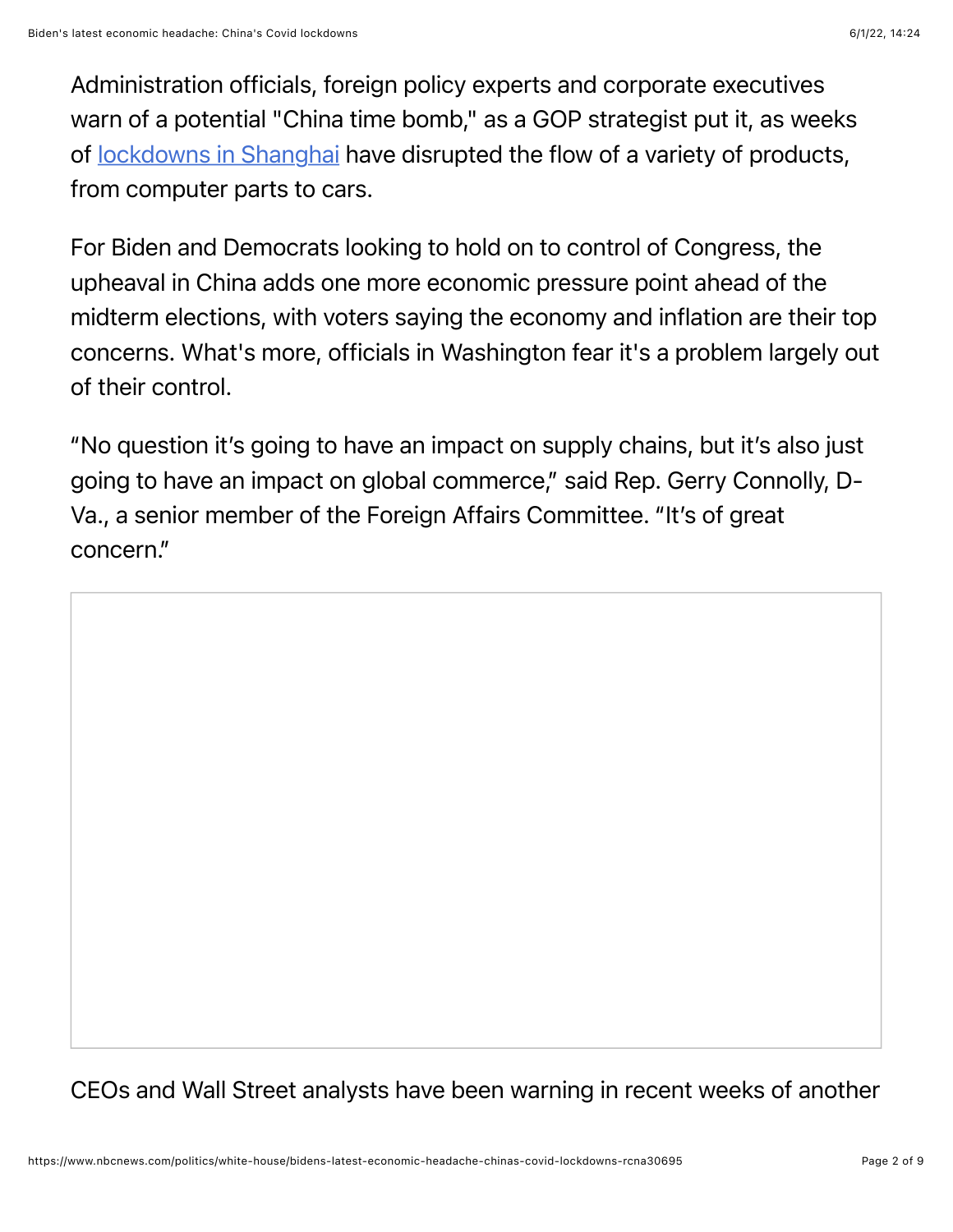wave of product shortages, particularly in the tech sector, that will add to already record inflation. Just how bad those effects will be depends on whether Chinese President Xi Jinping continues his zero-Covid policy throughout the country or lessens it in the face of domestic backlash.

In Ohio, China policy is proving to be a focal point of one of this fall's highest-profile Senate races. Rep. Tim Ryan, who is running as the Democratic Senate nominee, said he is "super worried" about the potential for a significant worsening of the supply chain crisis fueled by China's lockdowns and zero-Covid policy. Ryan said Democrats and the White House need to more clearly communicate the role China and Russia are playing in the supply chain crisis.

"I don't think you're going to see a correction because of the zero-tolerance [policy in China anytime soon," Ryan, who has made China a focus of his](https://timforoh.com/tim-ryan-launches-new-tv-ad-americans/) campaign, said of the Chinese government's efforts to contain the spread of Covid. "The way they've handled the whole thing is problematic."

His opponent, Republican J.D. Vance, has also zeroed in on China. Both Ryan and Vance say short-term options to combat worsening conditions in China are limited, with each suggesting a tax cut to counteract additional inflation or shortages as one of the limited options lawmakers can pursue.

"We're going to have to solve the root causes, not just paper over them with some short-term stuff, even though that would be helpful," said Vance, a strong critic of long-standing U.S. trade policy with China, adding, "Unfortunately, we're in a very tough spot because of decisions that were made 30 years ago."

There are daily discussions among officials at the White House, the State Department, the Commerce Department and the Transportation Department about the lockdowns disrupting production and the supply chain amid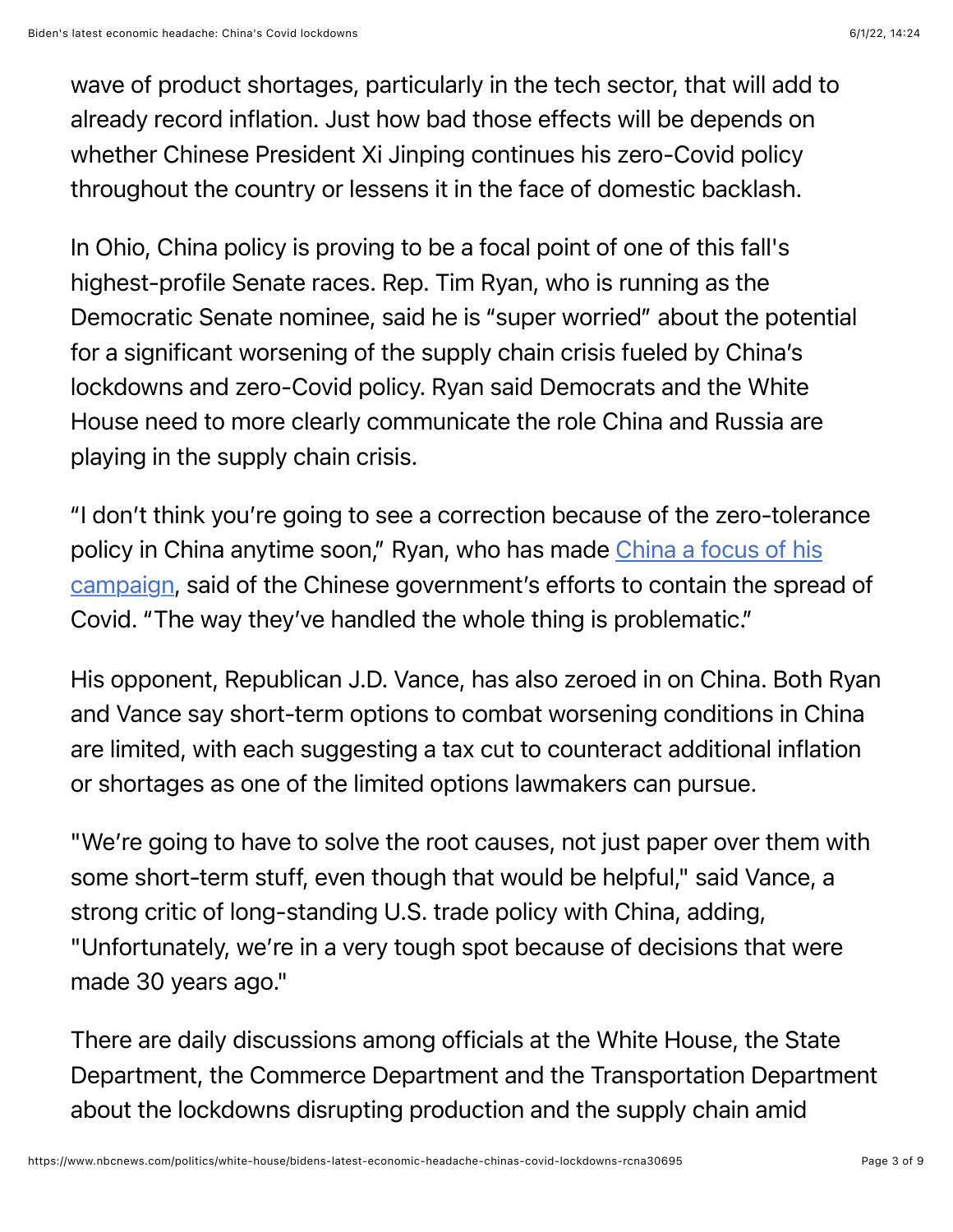growing anxiety over the limited control the U.S. has over the situation in China, officials said.

"There's a lot of concern that that is what's out of our control," a senior administration official said, speaking on the condition of anonymity because he wasn't authorized to talk to the media.

So far, the White House hasn't seen a slowdown in goods coming from Asia as companies have shifted their operations to other parts of China and Asia, a White House official said. But officials continue to watch the data closely, as it can take time for the effects to ripple through the supply chain, said the official, who wasn't authorized to speak on the record.

"It is something we know is very important and could have a big impact on our economy, and we are watching it very closely," the official said. "Our economy is strong, but it is also interconnected to the global economy."

In the meantime, administration officials continue to work with the ports to help them clear the cargo coming in so they are prepared for any potential surge of shipments from Shanghai once operations there normalize.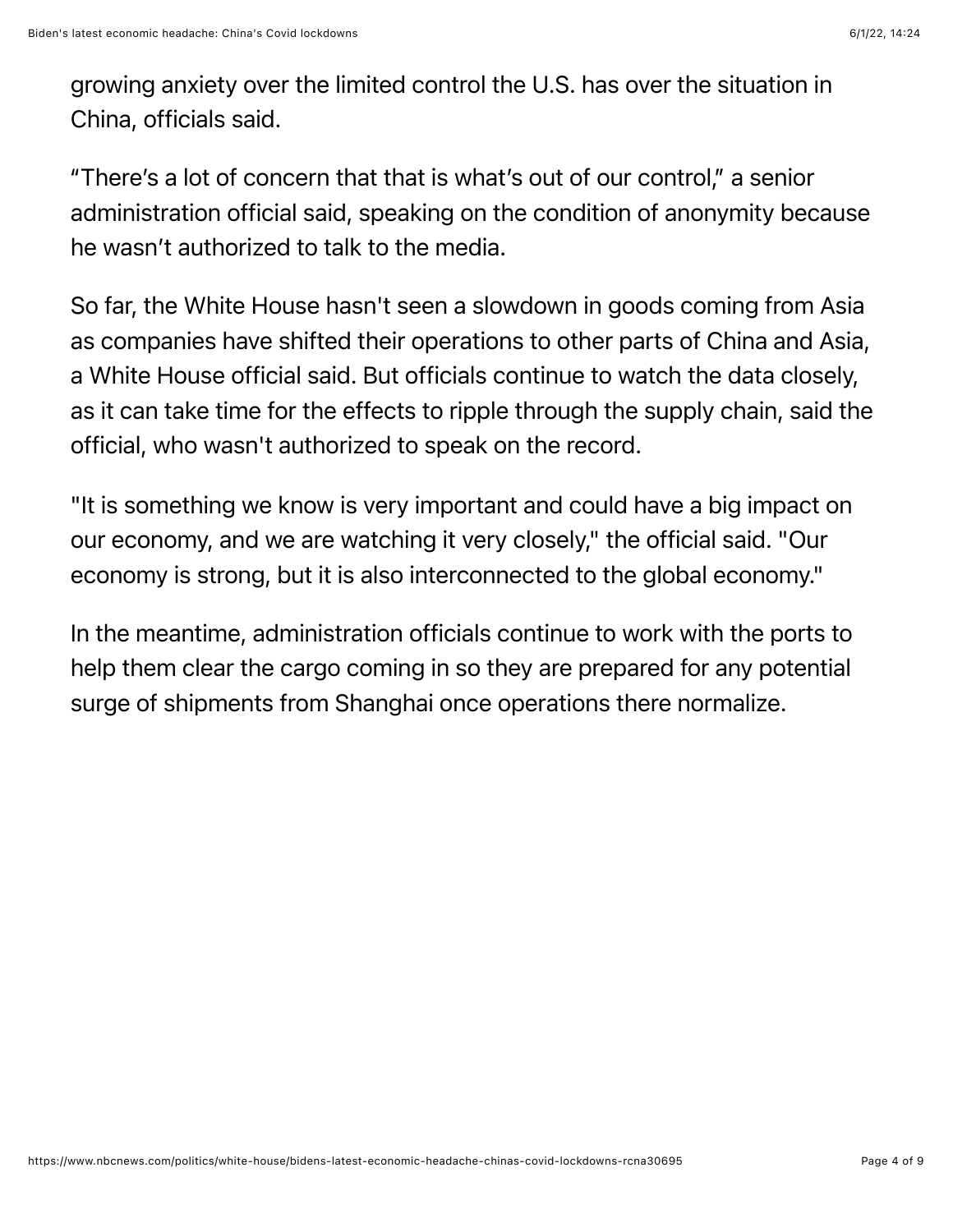A security guard stands outside the entrance of a closed shopping mall

A security guard outside the entrance of a closed shopping mall during a Covid-19 lockdown in the Jing'an district in Shanghai on Thursday.Hector Retamal / AFP via Getty Images

To help lower the overall cost of products coming from China, Biden said during his trip to Asia this month that he was considering the politically sensitive move of [rolling back some of the Trump administration's tariffs](https://www.nbcnews.com/news/world/biden-taiwan-china-invade-military-intervention-rcna30033) on China. Biden said he would discuss the issue with Treasury Secretary Janet Yellen, who has criticized the tariffs as doing more harm than good.

Get the Morning Rundown

Get a head start on the morning's top stories.

While Biden has no control over China's widespread lockdowns, Republicans plan to blame him for any worsening economic conditions ahead of the midterm elections, said a national GOP strategist working on House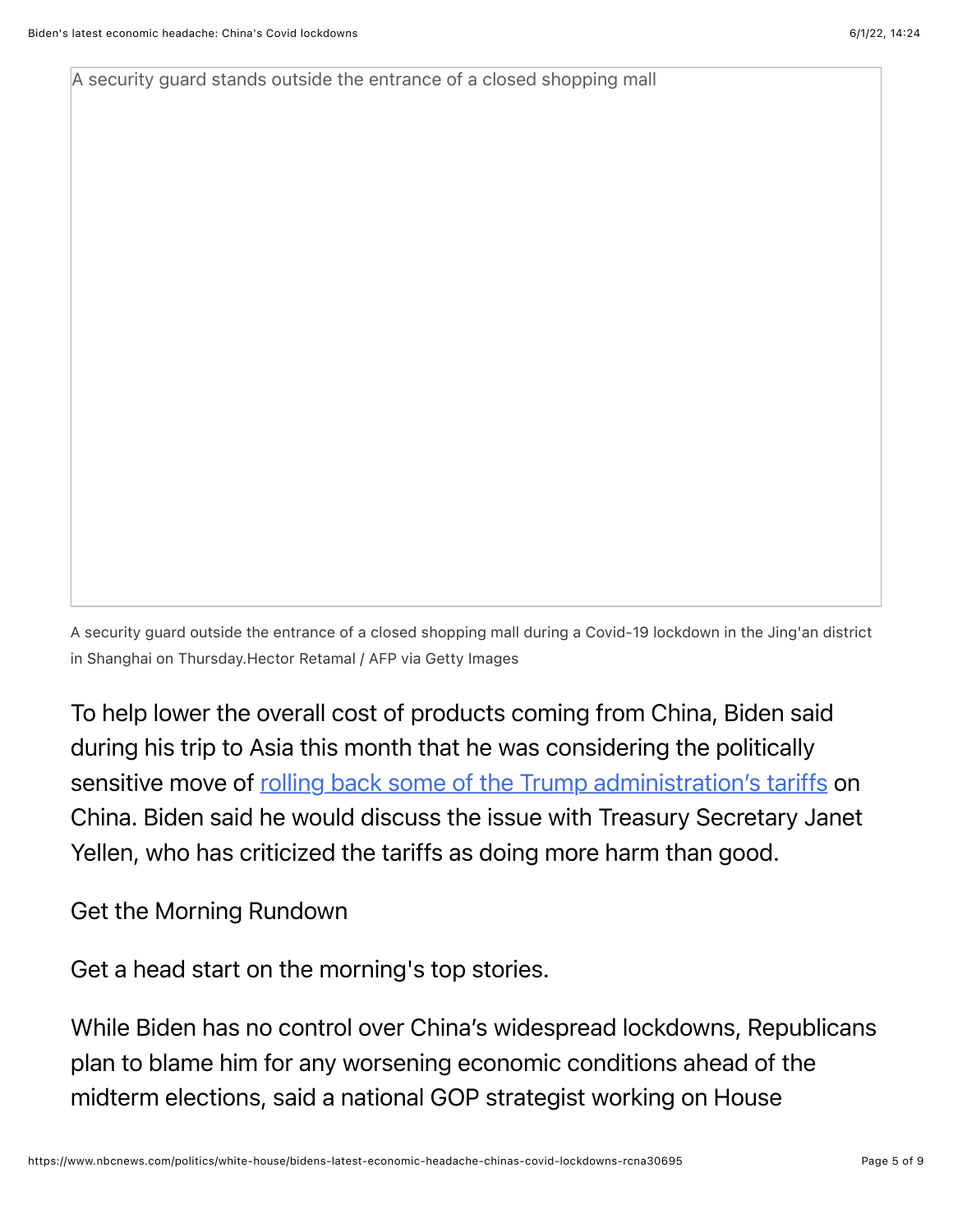campaigns. The strategist described the lockdowns as a "China time bomb."

"Obviously, people see the videos of the lockdowns, and Republicans condemn that," the strategist said. "But the supply chain issues are so complex that you need a Ph.D. in economics to fully grasp them. And even then, there are different theories on what exactly is going on with supply chain problems that people just don't have time to dive into."

Biden and Democrats have been looking for steps to lessen the U.S. dependence on products from overseas in the long term as the Covid disruptions and the war in Ukraine have highlighted the country's dependence on foreign goods. But the effects of those efforts will take time, making it a difficult case to make to voters by November.

"It's not like days and weeks, but I think over months and certainly years, rearchitecting supply chains is going to be a major mandate for U.S. businesses," said Jeremy Bash, a founder of the consulting company Beacon Global Strategies, who was a national security official in the Obama administration.

"Part of it is that Covid has laid bare this fragility of the China-related supply chain," he said. "But the reality is the Russia-Ukraine crisis has also pointed out to everybody that if we were to get into a conflict with China — a military conflict with China, for example over Taiwan — that it would be much harder to extricate ourselves from China."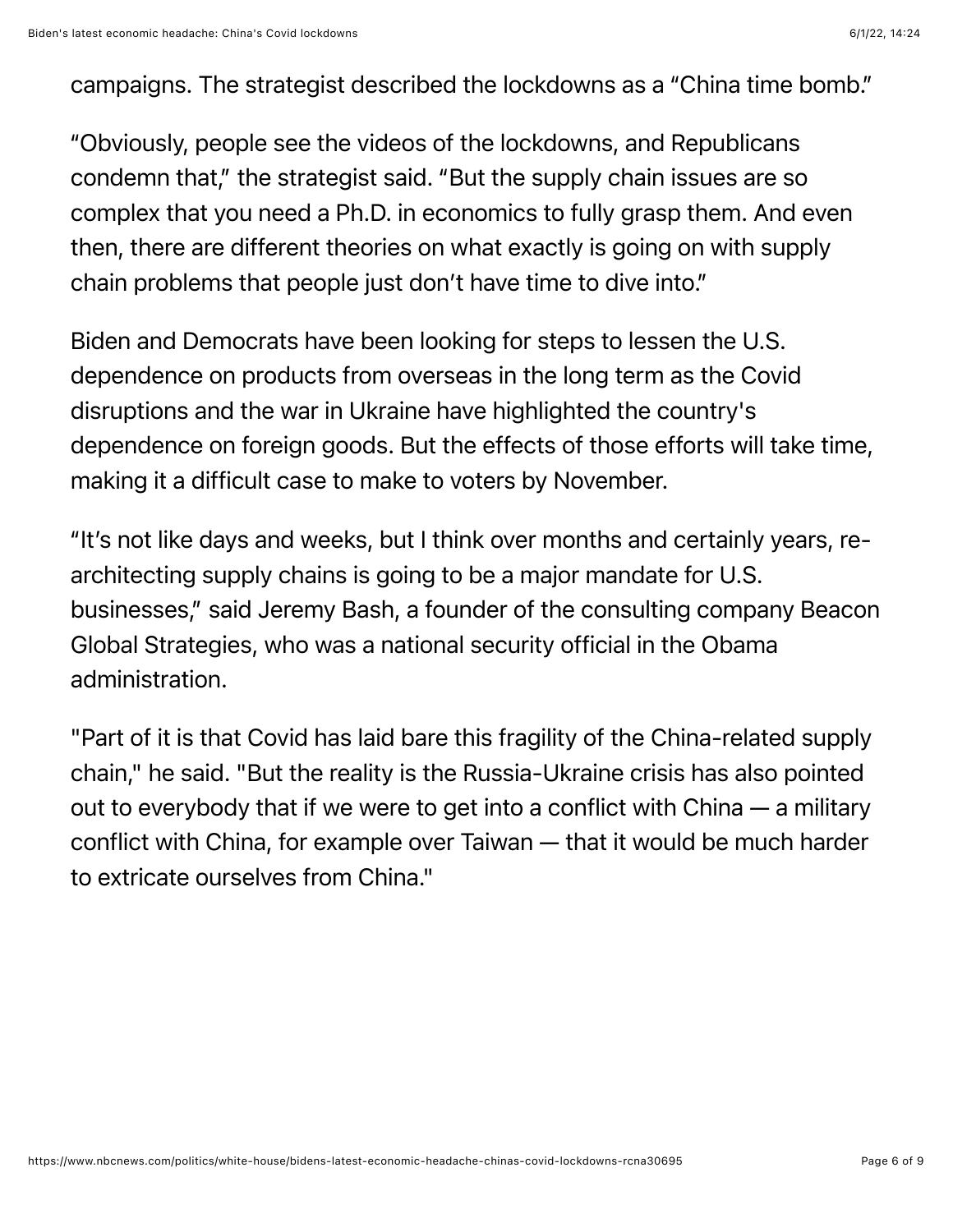A delivery driver passes food to a resident May 18 in a neighborhood under lockdown after recent Covid-19 outbreaks in Beijing.Kevin Frayer / Getty Images file

In the meantime, the effects of the Shanghai lockdowns are beginning to be felt.

In the last two weeks, the tech giant Cisco warned that the lockdowns would erase its sales growth for the quarter, Toyota said it was cutting its May production goals after it shut down some of its manufacturing, and the Ohiobased manufacturer Parker Hannifi[n](https://www.bloomberg.com/quote/PH:US) estimated its sales next month would be cut by \$100 million because of the shutdown.

The lockdowns have also caused development of one of Apple's new iPhones to fall behind schedule, the Nikkei [reported](https://asia.nikkei.com/Spotlight/Supply-Chain/Apple-s-iPhone-development-schedule-hit-by-China-lockdowns) last week, citing multiple sources with direct knowledge of the matter.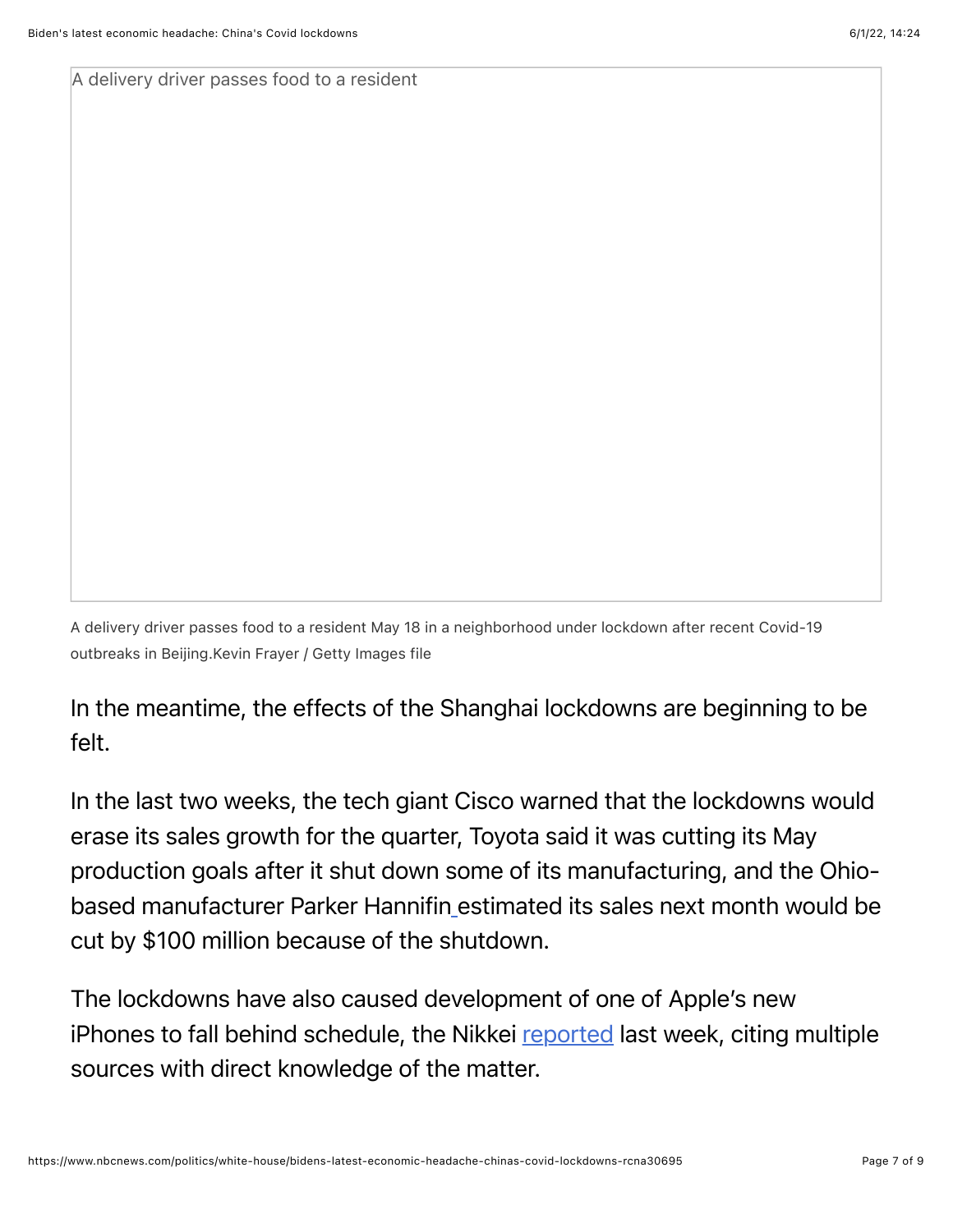Biden has already been struggling to cope with surging gas and food prices as a result of Russia's invasion of Ukraine, which have come on top of already high prices for cars, housing and travel. Inflation has hit its highest level in 40 years, and even before China's lockdowns, administration officials were warning it could persist at those high levels throughout the rest of the year and potentially 2023.

A recent unrelated baby food shortage caused by manufacturing problems at a Michigan plant has only added to the overall sense of anxiety among consumers, who less than a year ago were having to wait months for products they could once get in days because of Covid-related manufacturing shutdowns and port congestion last summer.

So far, retailers such as Target and Walmart haven't been experiencing the same level of product shortages they did last summer, but that could change if China continues its zero-Covid policy and lockdowns spread, given the highly contagious nature of the omicron variant of the coronavirus.

"If the lockdowns expand to other regions of China and other ports, that could have a more significant impact, especially as we get into the peak holiday season," said Jonathan Gold, the vice president of supply chain and customs policy at the National Retail Federation, a business trade group.

"Anything disrupting an already disrupted supply chain is going to have significant impacts," Gold said.

Even if China eases its lockdowns soon and products start flowing at their normal place, there is still expected to be a surge of goods into U.S. ports that could create congestion and slow deliveries to retailers and manufacturers across the U.S.

"You've had Shanghai shut down, and now you're going to have factories